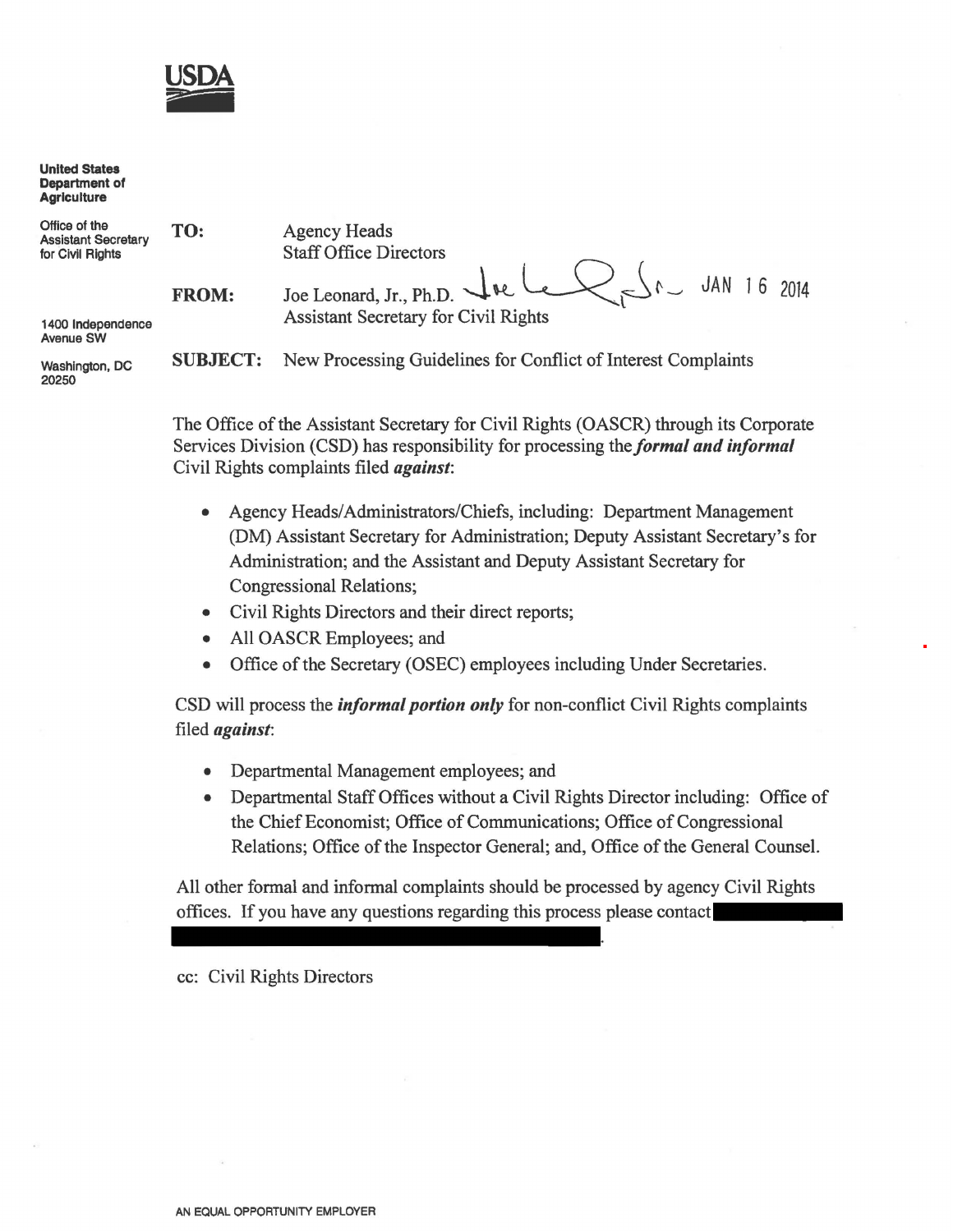# **Conflict Complaint Definition**

A Conflict of Interest Complaint is an EEO complaint involving facts and/or allegations that are determined to pose an actual or perceived conflict between a responsible management official or complainant's position or personal interest, and USDA's responsibility to administer a fair, impartial investigative process and resolution of complaints.

The Conflict Complaints Division (CCD) will be responsible for determining if complaints meet the criteria for a conflict of interest and reserves the right to return complaints to the agencies when it is determined that no conflict exist. Agency Civil Rights offices will be responsible for processing all non-conflict complaints files by their employees.

CCD will process the informal and formal complaints filed against:

- 1. Agency Heads/Administrators/Chiefs/the Assistant Secretary for Civil Rights.
	- a. For Department Management (DM) only the following individuals: Assistant Secretary; Deputy Assistant Secretary; and, Deputy Assistant Secretary
	- b. For non DM Staff Offices includes: the General Counsel, the Inspector General, etc.
- 2. Civil Rights directors and their direct reports.

a. Does not include Deputy Administrators, UNLESS the Civil Rights Director reports to the Deputy or Associate Administrator.

3. Employees of the Office of the Assistant Secretary for Civil Rights (OASCR)

a. Complaints filed by or against OASCR employees are conflict cases regardless of the complainant's or RMO's grade level or position.

4. Office of the Secretary (OSEC)

a. Complaints filed by or against OSEC employees are conflict cases regardless of the complainant's or RMO's grade level or position.

- b. Including Under Secretaries.
- 5. Individuals on a case-by-case basis
	- a. If the complainant raises the issue; and/or,
	- b. Other reason determined by CCD.

CCD will handle the informal process only for non-conflict complaints filed against:

- 1. Departmental Management employees (with the exception of Assistant Secretary; Deputy Assistant Secretary; and, Deputy Assistant Secretary).
- 2. Non DM Staff Offices without a Civil Rights director.

a. Including: Office of the Chief Economist; Office of Communications; Office of Congressional Relations; Office of the Inspector General; and, Office of the General Counsel.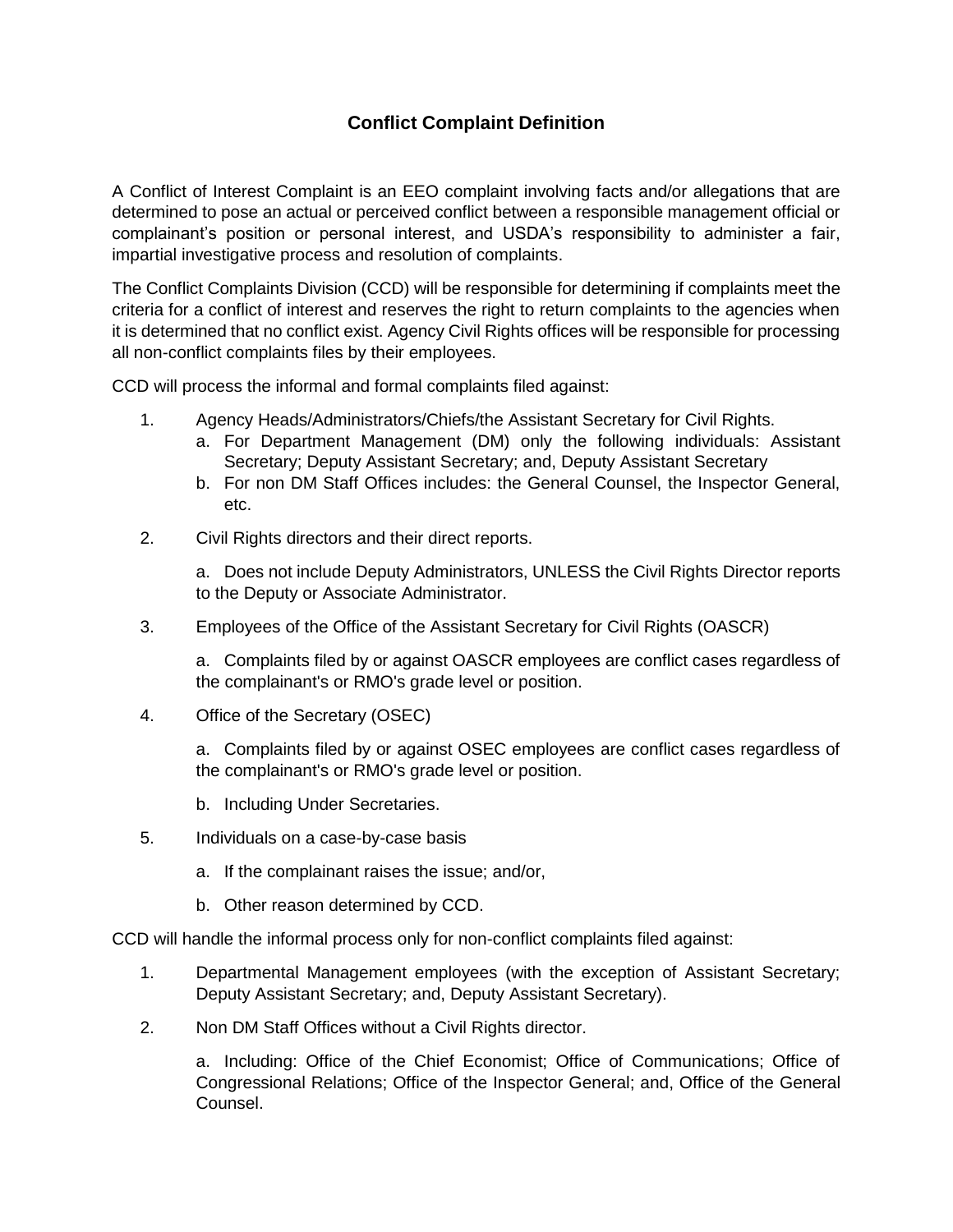

# **CONFLICT COMPLAINTS DIVISION**

Informal Jurisdiction Determination Worksheet

| Aggrieved:                         |  |
|------------------------------------|--|
| <b>Complaint No.:</b>              |  |
| Agency/Office:                     |  |
| RMO(s):                            |  |
| <b>RMO(s) Title:</b>               |  |
| Nexus b/w RMO(s)<br>and Aggrieved: |  |

| <b>INFORMAL</b><br><b>COMPLAINTS</b>                        | <b>Processed by CCD</b>                                                                                                                                                                                                                                                        | <b>Returned to Agency</b>                                                                                                                                                                            |
|-------------------------------------------------------------|--------------------------------------------------------------------------------------------------------------------------------------------------------------------------------------------------------------------------------------------------------------------------------|------------------------------------------------------------------------------------------------------------------------------------------------------------------------------------------------------|
| <b>DM and Staff Office</b><br><b>Complaints</b><br>(CCD)    | • Complaints against staff offices without a Civil<br>Rights Department/ Director; and<br>• Complaint is against the head of the staff office;<br>by or against an OSEC employee; or by or against<br>an OASCR employee (but not CCD or in CCD<br>Director's chain of command) | Complaint against staff office with Civil<br>Rights Director/ Department and complaint<br>is <b>not</b> against the Director, his/her direct<br>report, or someone in Director's chain of<br>command |
| <b>DM and Staff Office</b><br><b>Complaints</b><br>(DEPT)   | • Complaints against staff offices without a Civil<br>Rights Department/ Director; and<br>• Complaint is not against the head of the staff<br>office (not true conflict cases)                                                                                                 | N/A<br>$\bullet$                                                                                                                                                                                     |
| <b>Agency Complaints</b><br>(AGENCY-CF)                     | • Agency complaint filed <b>against</b> the Civil Rights<br>Director, his/her direct reports, or someone in<br>Director's chain of command                                                                                                                                     | Agency complaint <b>not against</b> the Civil<br>Rights Director, his/her direct reports, or<br>someone in Director's chain of command                                                               |
| <b>Internal Conflict</b><br><b>Complaints</b><br>$(CCD-CF)$ | • Complaints by or against CCD employees, the<br>Director of CCD or anyone in Director's chain of<br>command (conflict within conflict)                                                                                                                                        | N/A<br>$\bullet$                                                                                                                                                                                     |

**Recommendation: CCD Jurisdiction Transfer Complaint to Agency**

| If CCD Jurisdiction, please select all that apply |                                                                                              |  |  |
|---------------------------------------------------|----------------------------------------------------------------------------------------------|--|--|
| □                                                 | RMO is a Civil Rights Director, his/her direct report, or in the Director's chain of command |  |  |
| □                                                 | Complaint is by or against DM or staff office without a Civil Rights Director/ Department    |  |  |
| □                                                 | Complaint is by or against an OASCR or CCD employee                                          |  |  |
| □                                                 | Complaint is by or against an OSEC employee                                                  |  |  |
| □                                                 | Other reason (please explain)                                                                |  |  |

**Prepared by: Date:**

**Date:**

**Approved by:**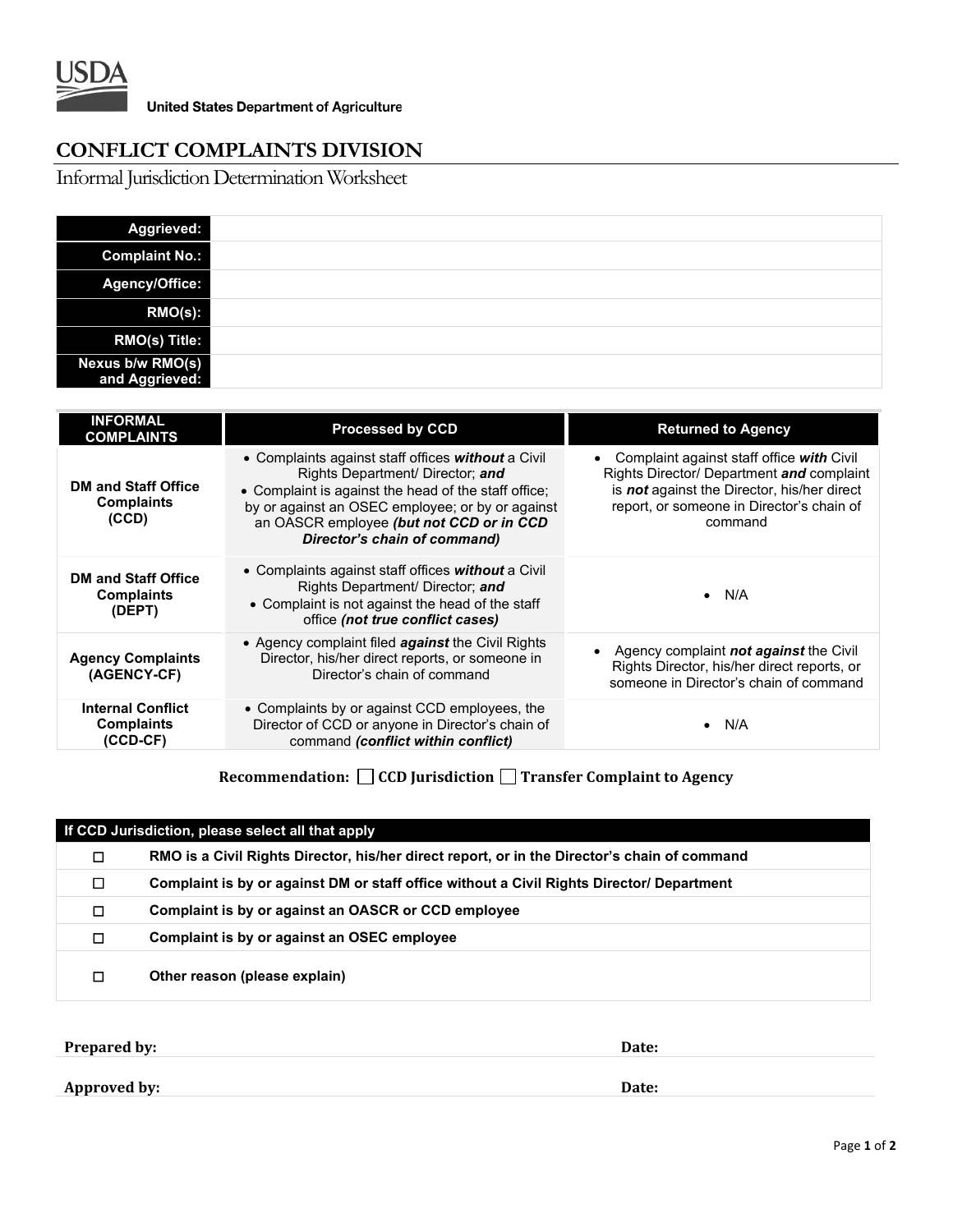

# **CONFLICT COMPLAINTS DIVISION**

Formal Jurisdiction Determination Worksheet

| <b>FORMAL</b><br><b>COMPLAINTS</b> | <b>Processed by CCD</b>                                                                                                                                                                                                                                                                                       | Processed by OA                                                                                                                                                                                                          |
|------------------------------------|---------------------------------------------------------------------------------------------------------------------------------------------------------------------------------------------------------------------------------------------------------------------------------------------------------------|--------------------------------------------------------------------------------------------------------------------------------------------------------------------------------------------------------------------------|
| <b>CCD</b>                         | • Complaints by or against OSEC employees; OASCR<br>employees (but not CCD or anyone in CCD Director's<br>chain of command)<br>or<br>• Complaints <b>against</b> the following DM employees:<br>• Assistant Secretary for Administration; Deputy ASA;<br>and Directors/ Heads of DM offices and staff offices | <b>NONE</b>                                                                                                                                                                                                              |
| <b>CCD-CF</b>                      | • Complaints by or against CCD employees, the CCD<br>Director or anyone in the Director's chain of command<br>(conflict within conflict)                                                                                                                                                                      | <b>NONE</b>                                                                                                                                                                                                              |
| <b>DEPT</b>                        | $\bullet$ NONE                                                                                                                                                                                                                                                                                                | Complaints against DM or staff offices<br>without a Civil Rights Director/ Department;<br><i>if not</i> by or against:<br>OASCR or CCD employees; OSEC<br>employees; or the ASA, Deputy ASA, or<br>Head of staff offices |
| <b>AGENCY-CF</b>                   | • Complaints <i>against</i> Civil Rights Directors, his/her direct<br>reports, or someone in Director's chain of command                                                                                                                                                                                      | <b>NONE</b>                                                                                                                                                                                                              |

#### **Recommendation:** □ CCD Jurisdiction □ Transfer Complaint to ECD

| If CCD Jurisdiction, please select all that apply |                                                                                                                         |  |  |
|---------------------------------------------------|-------------------------------------------------------------------------------------------------------------------------|--|--|
|                                                   | Complaint is by or against an OSEC employee                                                                             |  |  |
| П                                                 | Complaint is by or against an OASCR or CCD employee                                                                     |  |  |
| □                                                 | Complaint against the ASA, Deputy ASA, or the Head of a DM office or staff office                                       |  |  |
| $\Box$                                            | Complaint is by or against a Civil Rights Director, his/her direct report, or someone in Director's chain of<br>command |  |  |
|                                                   | Other reason (please explain)                                                                                           |  |  |

**Prepared by: Date:**

**Approved by: Date:**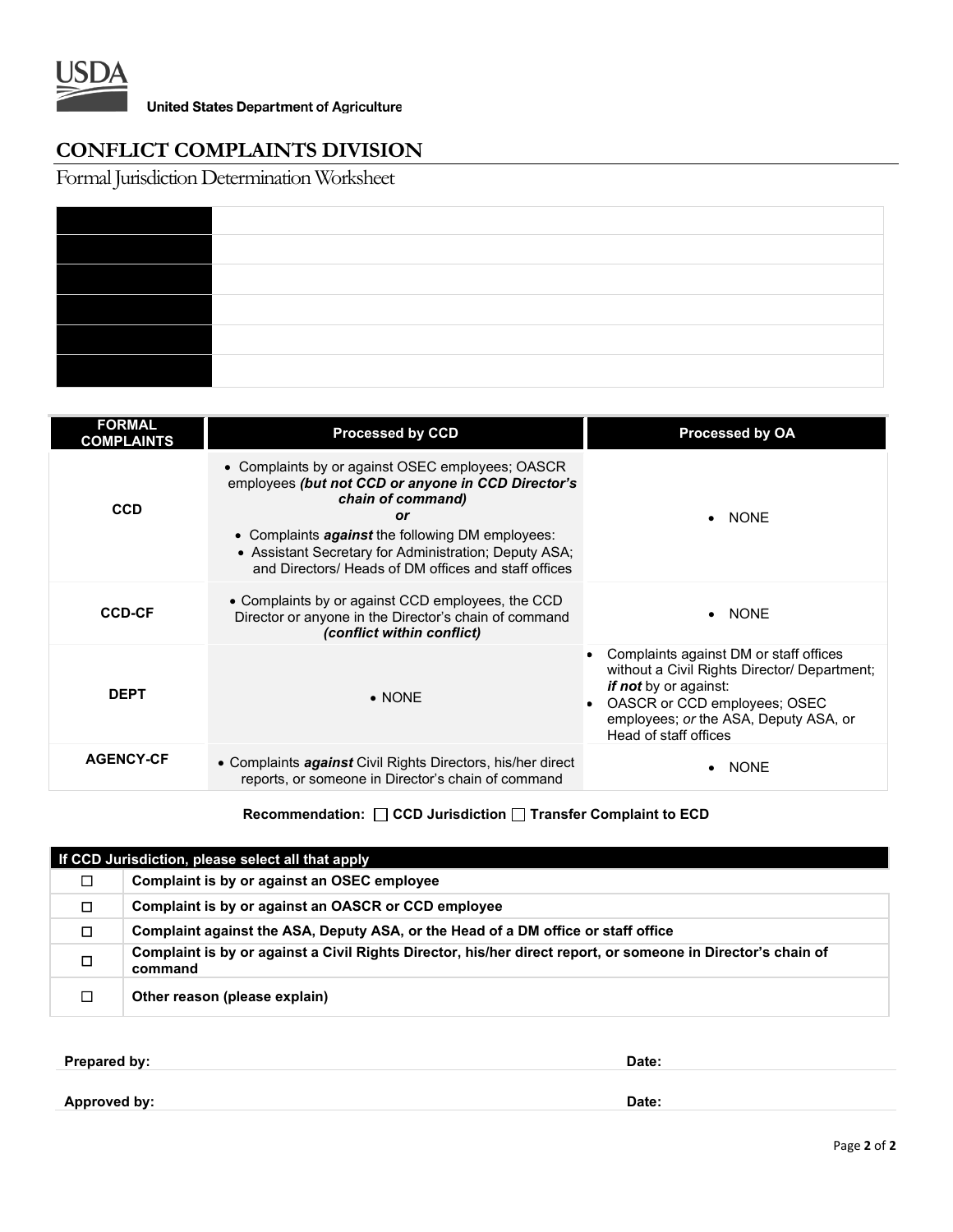

#### **UNITED STATES DEPARTMENT OF AGRICULTURE Office of the Assistant Secretary for Civil Rights Conflict Complaints Division**

# **Complaint Transfer Form**

#### **Reason(s) for Transfer**

- 1. Informal complaint *is* against a Departmental Management or Staff Office with a Civil Rights Director/Department; and the complaint *is not* against the Director, his/her direct report, or someone in the Director's chain of command;
- 2. Informal complaint *is* against an Agency employee who *is not* the Civil Rights Director, his/her direct reports, or someone in the Director's chain of command;
- 3. Formal complaint *is* against a Departmental Management or Staff Office employee who *is not* the Civil Rights Director, his/her direct report, or someone in the Director's chain of command;
- 4. Formal complaint *is* against an Agency employee who *is not* the Civil Rights Director, his/her direct reports, or someone in the Director's chain of command.

#### **Complainant/Aggrieved Information**

| <b>Complainant Name:</b>                        | [Click here to enter the Complainant's name]               |
|-------------------------------------------------|------------------------------------------------------------|
| Complaint No:                                   | [Click here to enter the complaint number, if applicable]  |
| Title/Series/Grade:                             | [Click here to enter Title/Series/Grade]                   |
| <b>Alleged Discriminating</b><br>Agency/Office: | [Click here to enter Alleged Discriminating Agency/Office] |
| $RMO(s)$ :                                      | [Click here to enter the RMO(s)]                           |
| Date Filed:                                     | [Click here to enter Date Filed/Initial Contact Date]      |
| Status:                                         | [Click here to enter Complaint Status]                     |

Reason Complaint Transferred: (please select one)

[Insert applicable reason for transfer here. Copy the applicable reason from above.]

#### **Transfer Information**

|             | Transfer Date: [Insert Transfer Date here] | Sent To: | [Click here to enter name of receiver]                |
|-------------|--------------------------------------------|----------|-------------------------------------------------------|
| Print Name: | Candace Glover, Director                   | Email:   | [Click here to enter email address of receiver]       |
| Signature:  |                                            |          | Telephone: [Insert telephone number of receiver here] |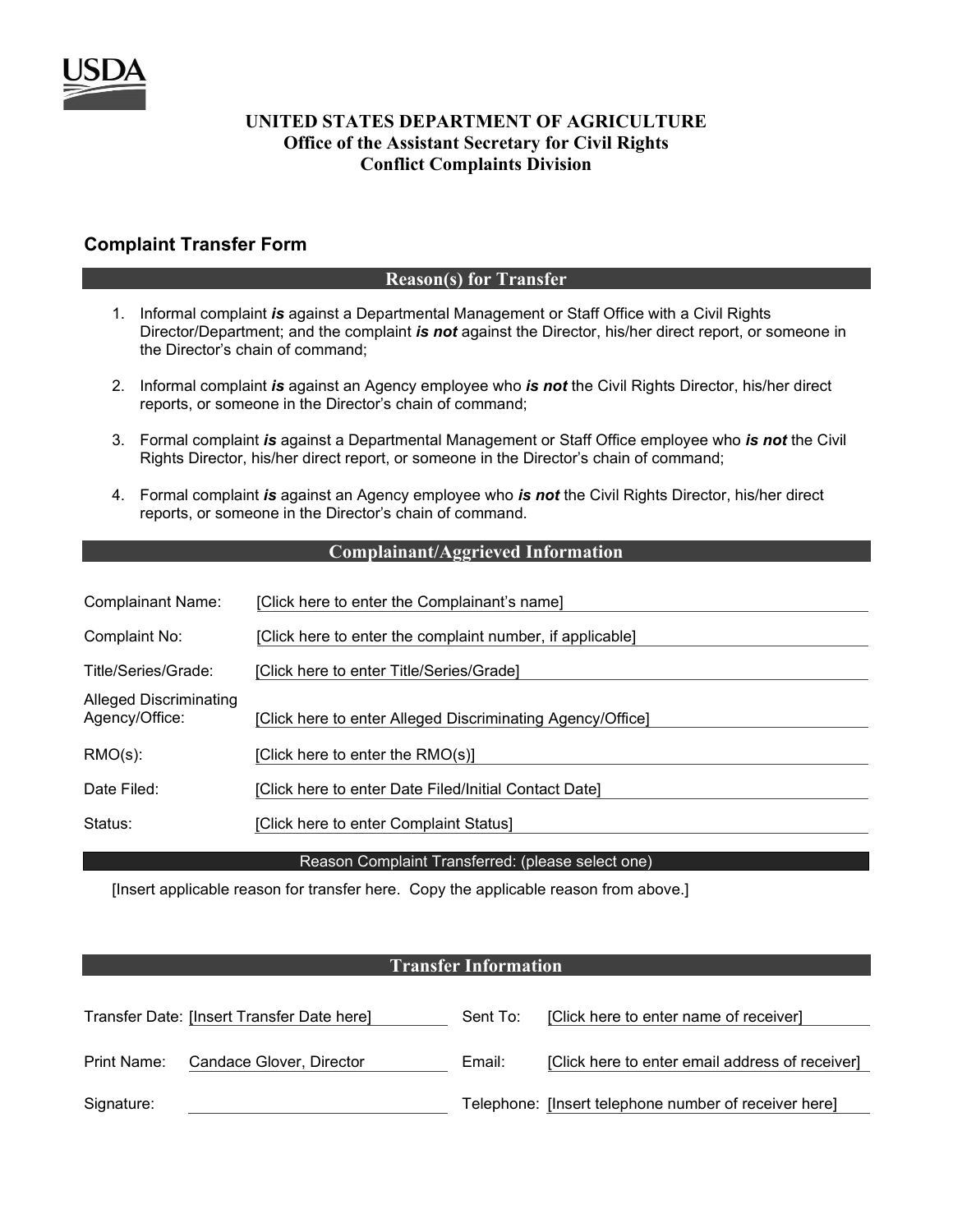# (6) Remand

A remand is an EEO complaint that is returned to USDA, by the EEOC, for further action based on an appeal decision. USDA will process any remanded cases in accordance with EEOC Orders. For further information regarding remands and compliance, see DM 4300-001.

#### c. Mixed Case Complaint Processing

In cases where the employee files a Mixed Case Complaint, in addition to following the procedures outlined in Section 7, "Formal Complaints," as applicable, the aggrieved employee must choose whether to pursue a "mixed case complaint" through the federal sector EEO process administered by EEOC, a "mixed case appeal" subject to MSPB jurisdiction, or file a civil action with Federal District Court. Whatever action the individual files first is considered an election to proceed in that forum. 29 C.F.R. §1614.302(b) outlines procedures and timeframes to avoid duplication of efforts.

For further information on mixed case complaints, see 29 C.F.R. §1614.301-306.

d. Posting

Agencies, Departmental Management and Staff Offices must post:

- (1) a notice of discrimination as ordered by the ASCR, an EEOC Judge, or a Federal District Court Judge in the event of a finding of discrimination, where designated by the order; and
- (2) statistical data on the number of EEO complaints opened, filed and resolved during the fiscal year using electronic media and other formats, on the Agency's website.

# 8. CONFLICT OF INTEREST COMPLAINTS

All EEO complaints will be processed without conflicts of interest. USDA will take measures to prevent any such conflicts and, where possible, avoid perceived conflicts of interest. To ensure compliance with this requirement and to maintain the integrity of the EEO complaint program the same official(s) responsible for executing and advising on personnel actions may not also be responsible for managing, advising, or overseeing the EEO pre-complaint or complaint process. In addition, USDA will employ alternative complaint processing mechanisms, described below in this Section, to ensure complaints receive fair and impartial treatment.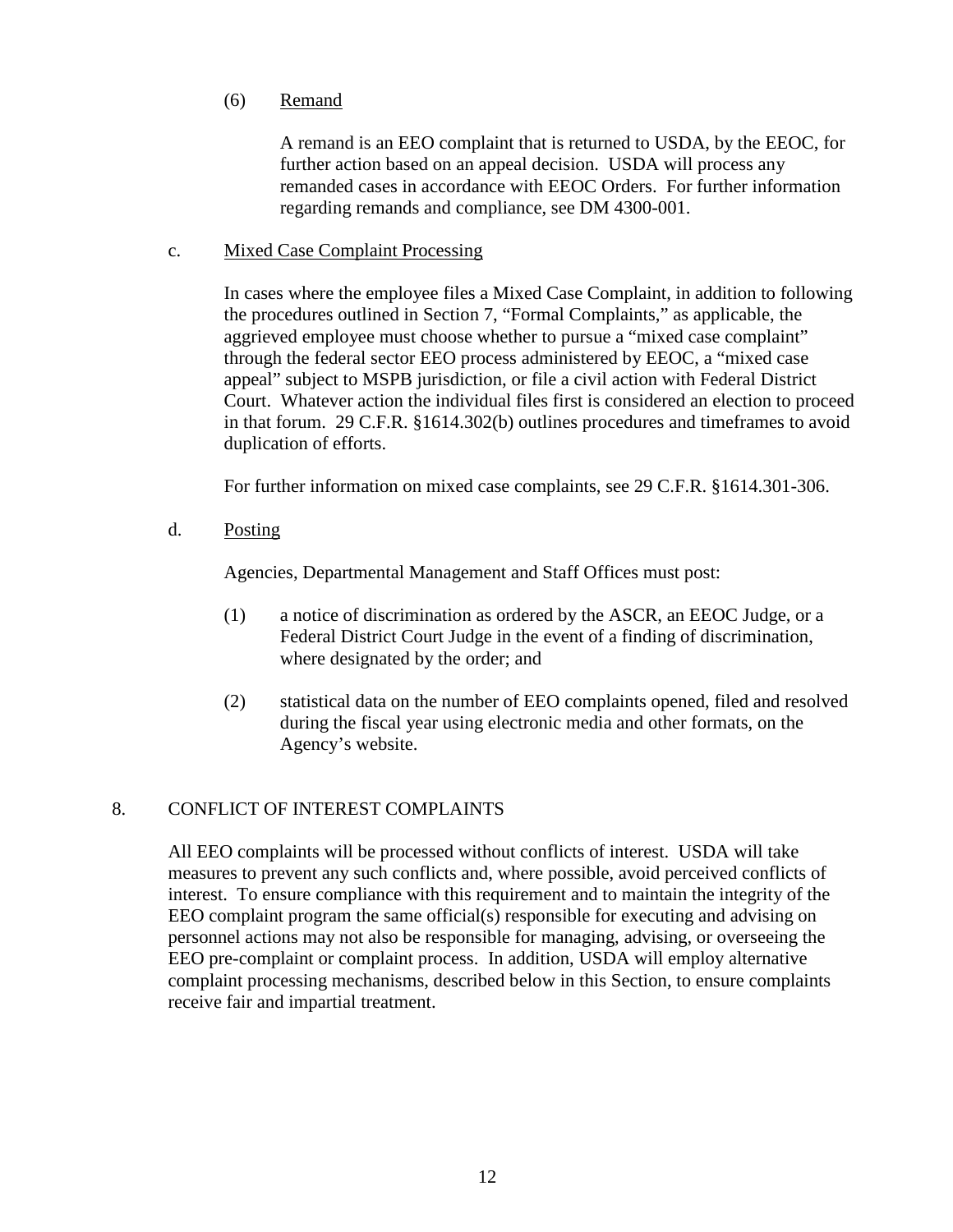The potential for a conflict of interest arises in cases where an RMO or complainant serves in a capacity that would preclude the fair and impartial processing of a complaint, or the appearance of a fair and impartial process. OASCR shall designate a unit within OASCR independent of the main EEO division of OASCR to process complaints that may raise a conflict of interest or a potential conflict of interest.

Subject to the guidance below, the conflict unit shall be responsible for determining when a complaint meets the criteria for a conflict of interest. The conflict unit shall have the discretion to return a complaint to the referring Agency or to processing by the main EEO division of OASCR if the conflict unit determines that no actual or perceived conflict of interest exists. For example, without limitation, the conflict unit may determine that there is no actual or perceived conflict of interest where the conflict unit determines that the alleged RMO is not in the complainant's chain of command; if the conflict unit determines that the RMO did not participate in the alleged discriminatory act; or where a complaint asserts that an alleged RMO engaged in discriminatory behavior but said complaint makes no allegations related to the specific actions of said alleged RMO.

When a conflict of interest or a perceived conflict of interest arises, the conflict unit shall ensure that an appropriate alternate processing mechanism is used that takes the complaint outside the influence of the alleged conflicted RMO. Subject to the guidance below, the conflict unit may handle all or part of the EEO complaint process as appropriate to safeguard the integrity of the EEO complaint process, including referring complaints to a third party for processing. Third parties may include private contractors, USDA agencies or units that do not report through the alleged RMO's chain of reporting, or Federal Agencies outside of the USDA.

USDA will process conflict of interest complaints in accordance with the guidance set forth below.

- a. The conflict unit will arrange for informal, pre-complaint processing and will ensure that formal complaints (including FADs) are processed by an appropriate third party, in cases where:
	- (1) the alleged RMO or complainant is the ASCR, Deputy ASCR, Associate ASCR, and any person directly supervised by the ASCR;
	- (2) the alleged RMO or complainant is any person employed in the conflict unit;
	- (3) the alleged RMO or complainant is anyone employed in the Office of the Secretary; and
	- (4) the alleged RMO or complainant is the Agency Head or anyone directly supervised by the Agency Head, where applicable.
- b. The conflict unit will handle informal, pre-complaint processing and formal complaint processing either directly, or through a third party in all cases involving complaints brought by, or alleging discrimination committed by employees of OASCR, or other than those identified in Section 8(a), above.